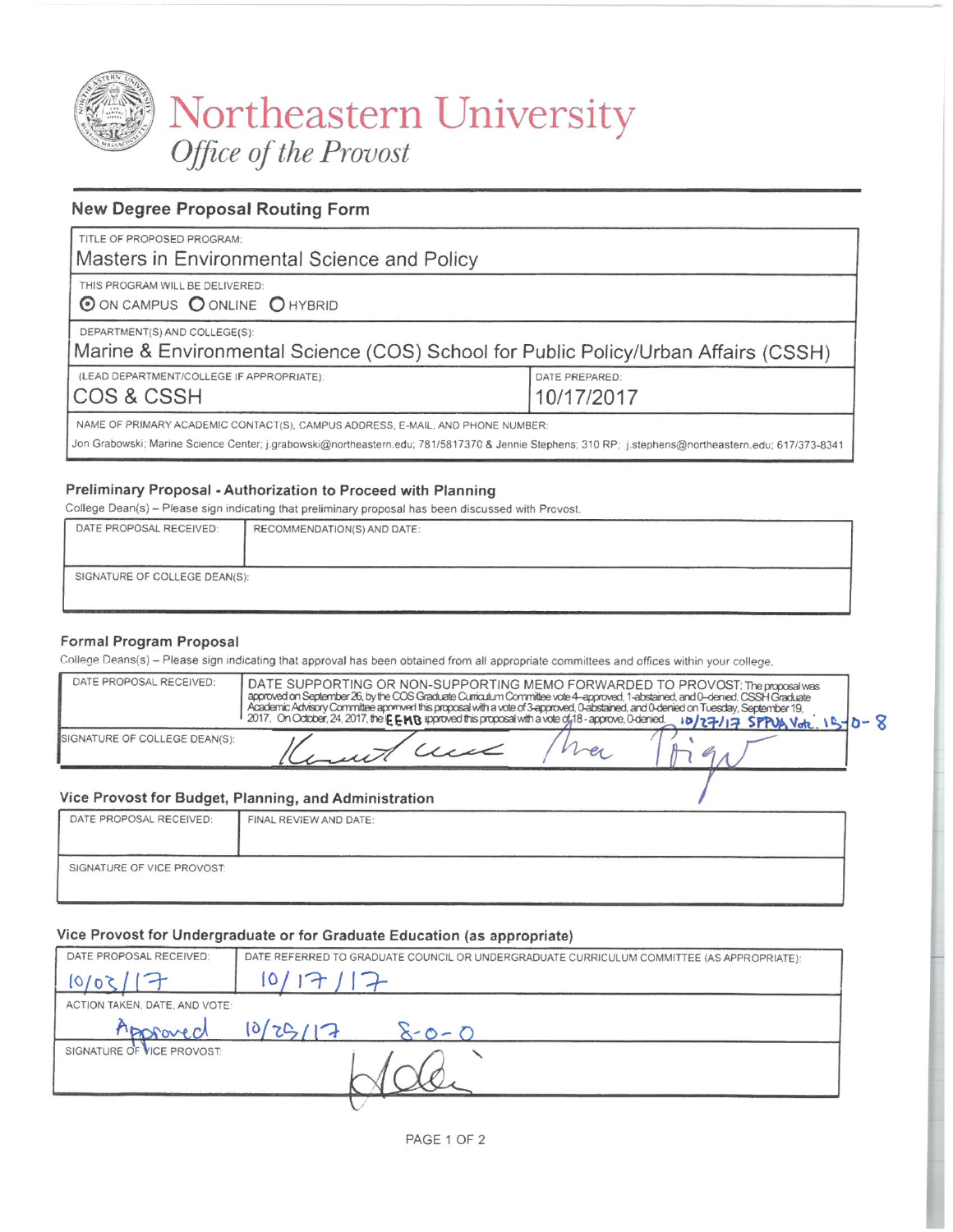# **Master of Science in Environmental Science and Policy**

**A Joint Program of the**

**College of Science** 

**and the** 

**College of Social Sciences and Humanities**

**Department of Marine and Environmental Sciences and School of Public Policy and Urban Affairs** 

**Modified Proposal** 

**Prepared by:**

**Jon Grabowski, COS**

**Jennie Stephens, CSSH**

**September 14, 2017**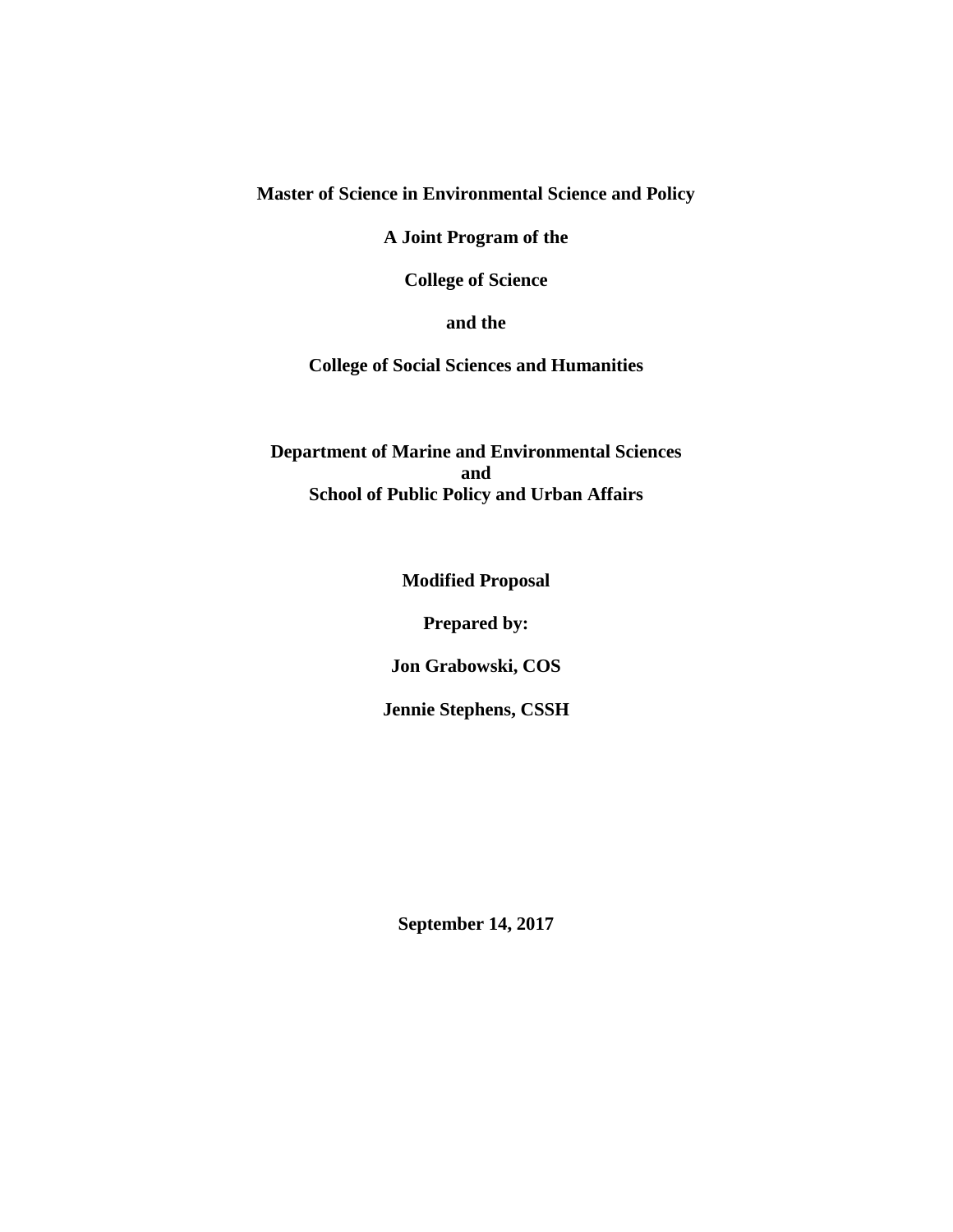# **I. Program Description**

#### *Summary*

Human society is becoming increasingly aware of its reliance on natural ecosystems and the services they provide (e.g., food production, carbon sequestration, nutrient cycling) and yet human activities continue to compromise the delivery of these services at an accelerating rate. Achieving sustainability of these coupled human-natural ecosystems is perhaps the greatest challenge confronting our society because striving toward resilience mandates major shifts in the prevailing way of life and institutional systems, including production, consumption, transportation, urban and suburban development, governance, policy and regulation. Striving for a more sustainable and resilient future requires coordinated efforts of multiple sectors, many of which remain siloed (or segmented from one another). The Environmental Science and Policy program at Northeastern strives to overcome these barriers by providing interdisciplinary training and environmental problem-solving expertise to the next generation of environmental professionals.

The ES&P program emphasizes a broadly interdisciplinary and synthetic approach that integrates knowledge in the environmental sciences (conservation biology, climate change, fisheries science, ecosystem function, biodiversity, restoration ecology) with the social sciences (environmental sociology, economics, policy, and development) and humanities (environmental history, philosophy, and ethics). The goal of the program is to equip professionals with the substantive breadth in knowledge and skills necessary in this era of global change to think critically about the underlying causes of environmental problems, the reciprocal relationship between coupled human-natural ecosystems, and the range of potential solutions that decision makers will need to evaluate in policy debates on how best to achieve environmentally sustainable ways of life.

#### *Program Structure*

The ES&P program is a 36 semester hour Master's degree whose curriculum includes the requirements listed below. Although courses may vary in semester hours awarded, a typical student would take 12 courses. Two points of strength that will characterize the curriculum, beyond its interdisciplinary orientation, are its emphasis on rigorous skills-based training and its stress on student engagement with real world issues and problems in part through experiential education. The acquisition of relevant skills will occur by requiring 4 courses in areas such as GIS, statistics, spatial planning, and experimental design. The emphasis on practical problem solving will be addressed by enabling students to tap into the problems facing organizations and practitioners in the field of environmental science and public policy.

Although the program will be initially offered using a conventional, on-campus modality, curricular development will work toward later on-line delivery of individual courses and ultimately of the whole program. This may meet the needs of students enrolling in the new graduate campuses in Seattle, Charlotte, and other campuses now being planned.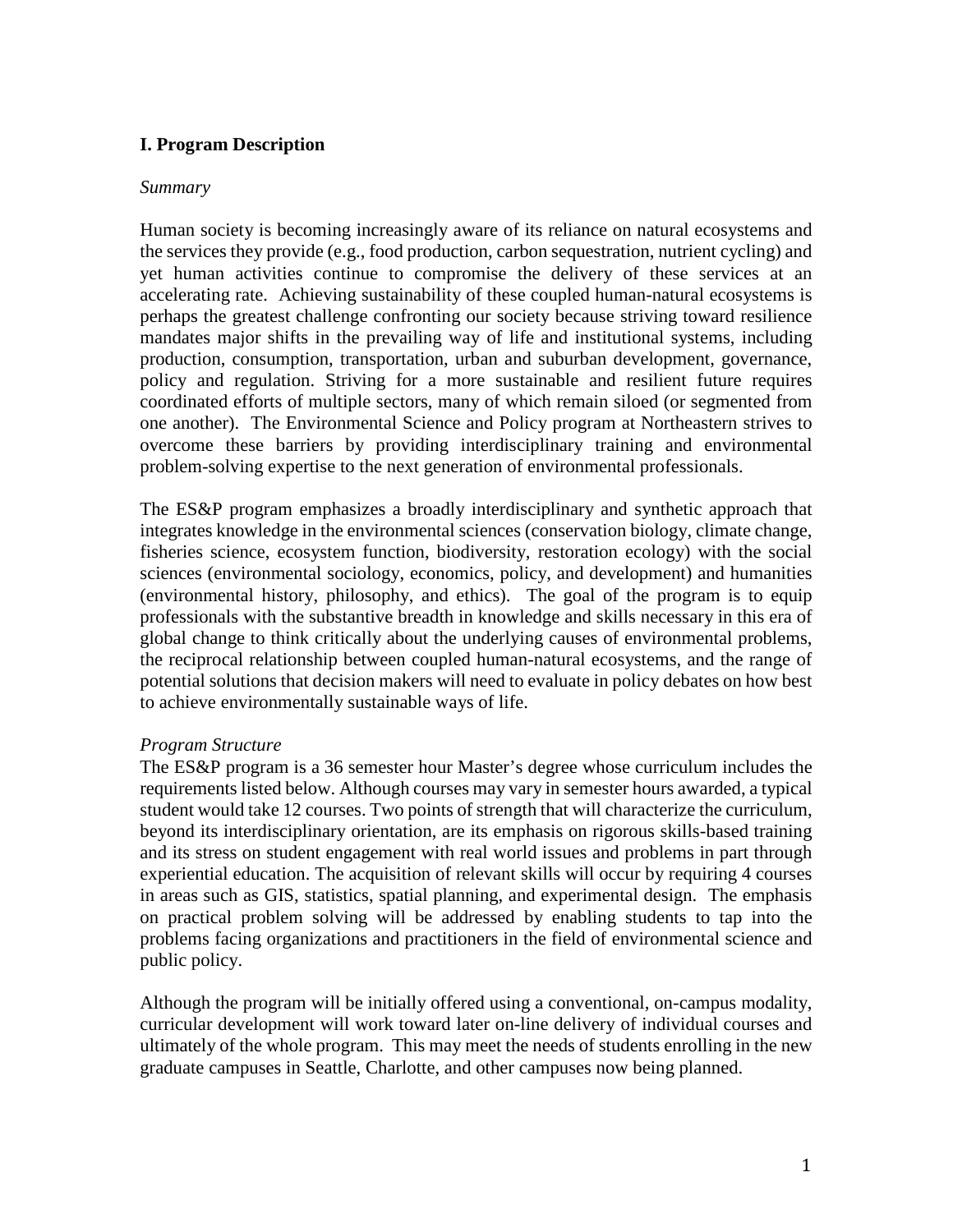#### Overview of Course Requirements:

- a. Environmental Science and Policy Seminar: Two courses to be taken in the fall and spring of the first year, one each semester. Creates a unifying cohort experience for students while providing foundational knowledge of central importance for the program as a whole. These two courses will be taught by faculty with expertise in the life and social sciences, who will coordinate and collaborate to design the curriculum, including selecting readings and creating projects and experiences that will resonate across disciplinary boundaries.
- b. Skills courses: Students will select four skills courses from variety of skills-based offerings including statistics, GIS, spatial planning, and experimental design. A list of skills courses will be regularly updated to included courses designed to foster competence in the use of various analytical techniques and skills (see list below).
- c. Electives: The remaining credits (typically six additional courses) will include elective courses that students will select based on their area of interest. Any of the courses listed below may be used toward this requirement. If a student takes more than 4 skills courses, any additional skills courses can count as electives. Students may petition for other graduate courses to satisfy this requirement, with the consent of the co-Directors.

# **II. Educational Objectives and Curriculum**

#### *Educational Objectives*

As noted, the program will adopt an interdisciplinary approach toward environmental science and public policy. Implied here is a commitment to providing a diverse set of skills, knowledge, and expertise that are needed to address the complex, multi-stranded problems generated by human/environmental interaction. As noted, the program emphasizes the need for inter-disciplinary approaches that conjoin theoretical and conceptual knowledge drawn from several intellectual domains. Thus, the program encourages students to view environmental problems as the result of ongoing interactions between natural and human systems. This requires students not only to grasp the nature of ecological systems and environmental modeling, but also to situate environmental problems within the social, economic, and political contexts that give rise to them. Thus, the curriculum has been designed to equip students with the knowledge and expertise skills that environmental professionals need to be effective in bringing about social change. This requires that they gain a familiarity with ecological modeling, techniques for analyzing problems of air and water quality, and the nature of environmental economics. The program is also designed to enable students to view environmental problems in their historical context, thereby gaining an awareness of the institutional forces that impinge on transportation, energy, and housing systems and on efforts to regulate them. Equally important, the program will sensitize students to the sources of social disparities in exposure to environmental risks of various sorts.

#### *Admission Criteria and Process*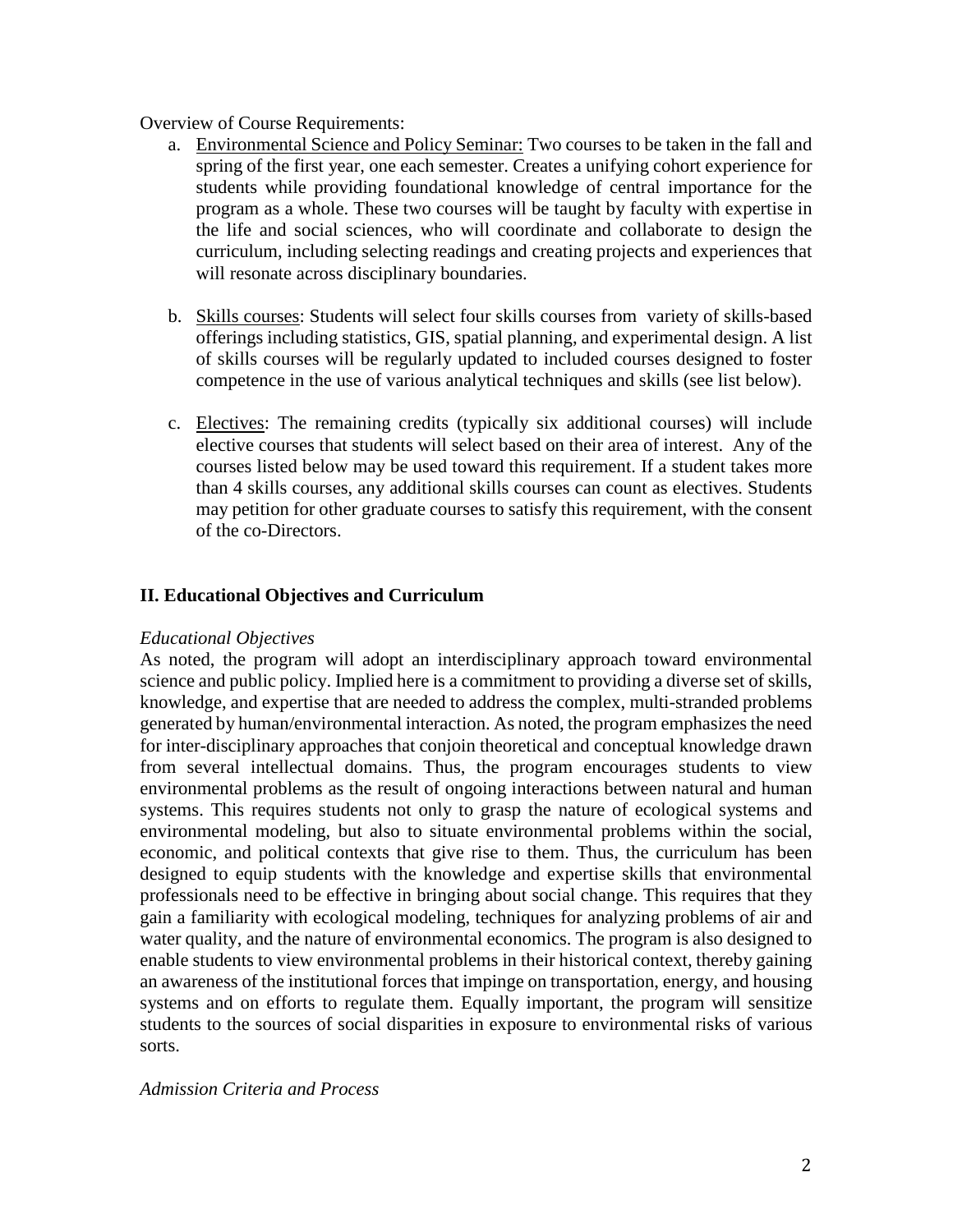This program is available either to those applying with an undergraduate degree in hand or those that complete their undergraduate degree before the start of the program. We anticipate adding a PlusOne option for current Northeastern University undergraduates in the College of Sciences and College of Social Sciences and Humanities.

Application materials must be sent directly via the Apply Yourself website, and will be forwarded to the program's Admissions Committee with representatives from both COS and CSSH. Admissions standards will be based on an assessment of undergraduate academic record, relevant work experience, a written statement, and letters of reference. In general, we are seeking excellent students who will thrive in our program.

There will be two application deadlines because students will be admitted for either Spring or Fall enrollment.

All applicants must submit by the application deadline:

- (1) An online application form;
- (2) A one- to two-page personal statement describing their relevant academic and professional experiences;
- (3) Submit unofficial transcripts for all institutions attended; Official transcripts for all institutions attended are required of all enrolled students by the first day of the entry term.
- (4) Three letters of recommendation (at least two of which must be academic references)
- (5) Official Gradate Record Examination Scores
- (6) Proof of English Proficiency for all applicants (from one of the following):
	- Degree earned or in progress at an U.S. institution or –
	- Degree earned or in progress at an institution where English is the only medium of instruction – or –
	- Official [exam](http://www.northeastern.edu/cos/wp-content/uploads/2014/05/Applying-to-NU-College-of-Science-with-PTE-Academic.pdf) scores from either the TOEFL iBT, IELTS, or PTE exam

#### *Degree Requirements and Curriculum*

Below we outline the 36-SH credit (typically 12 courses) requirements built into the program's curriculum.

1. Environmental Science and Policy Seminar: This will be a two-course requirement (offered in both fall and spring). One seminar course will be taught by a COS faculty member and the other course will be taught by a CSSH faculty member. These two courses will be required of all entering students during their first year but the sequence is flexible (i.e., students entering the program in January can take the spring semester first). These courses will provide foundational content in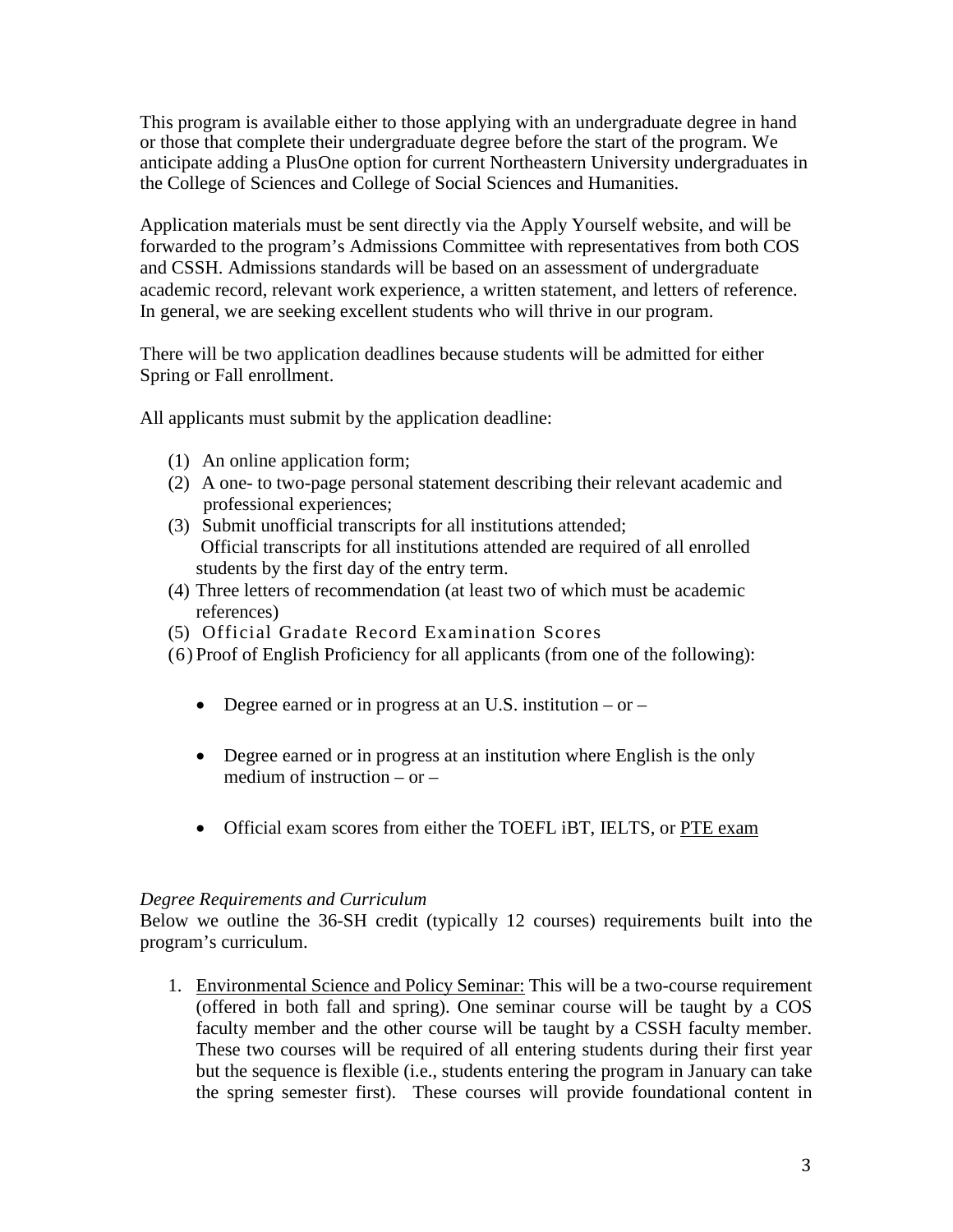Environmental Science and Policy including natural science, social science, and policy. Students will be introduced to coupled social-ecological systems, with a focus on the complex interactions among human systems, natural ecosystems, and technological systems.

2. Skills courses: Students will be required to complete four skills based courses that could include research methods, statistics, GIS, spatial planning, experimental design, or skills used by environmental professionals. Below is a partial list of skills courses but students can petition for approval of other courses not offered on this list to count toward the skills requirement.

Students must take one course from each list below and the remaining two courses can be from either list.

| College of Science |                                                   |                |  |
|--------------------|---------------------------------------------------|----------------|--|
| Course<br>Number   | <b>Course Title</b>                               |                |  |
| <b>EEMB 5130</b>   | <b>Ecological Dynamics</b>                        |                |  |
| <b>EEMB 5522</b>   | <b>Experimental Design Marine Ecology</b>         | $\overline{4}$ |  |
| <b>EEMB 5530</b>   | Molecular Ecology and Evolution                   | $\overline{4}$ |  |
| <b>EEMB 5500</b>   | <b>Biostatistics</b>                              | $\overline{4}$ |  |
| <b>ENVR 5210</b>   | <b>Environmental Planning</b>                     | $\overline{4}$ |  |
| <b>ENVR 5250</b>   | Geology and Land-Use Planning                     | $\overline{4}$ |  |
| <b>ENVR 5260</b>   | <b>Geographical Information Systems</b><br>(GIS)  | $\overline{4}$ |  |
| <b>ENVR 5400</b>   | Marine Science Policy and Ethics                  | 3              |  |
| <b>ENVR 6255</b>   | <b>Introduction to Remote Sensing</b>             | $\overline{4}$ |  |
|                    |                                                   |                |  |
|                    | College of Social Science and Humanities          |                |  |
| Course             |                                                   |                |  |
| Number             | <b>Course Title</b>                               | <b>SH</b>      |  |
| <b>CRIM 7204</b>   | <b>Research and Evaluation Methods</b>            | 3              |  |
| <b>POLS 7201</b>   | <b>Research Design</b>                            | 3              |  |
| <b>SOCL 7211</b>   | <b>Research Methods</b>                           | 3              |  |
| <b>SOCL 7210</b>   | <b>Statistical Methods of Sociology</b>           | 3              |  |
| <b>SOCL 7215</b>   | <b>Advanced Quantitative Techniques</b>           | 3              |  |
| <b>LPSC 7305</b>   | <b>Research and Statistical Methods</b>           | 3              |  |
| LPSC 6313          | Economic Analysis for Law, Policy<br>and Planning | 3              |  |
| <b>LPSC 7215</b>   | <b>Advanced Quantitative Techniques</b>           | 3              |  |
| <b>LPSC 7310</b>   | <b>Research Design and Analysis</b>               | 3              |  |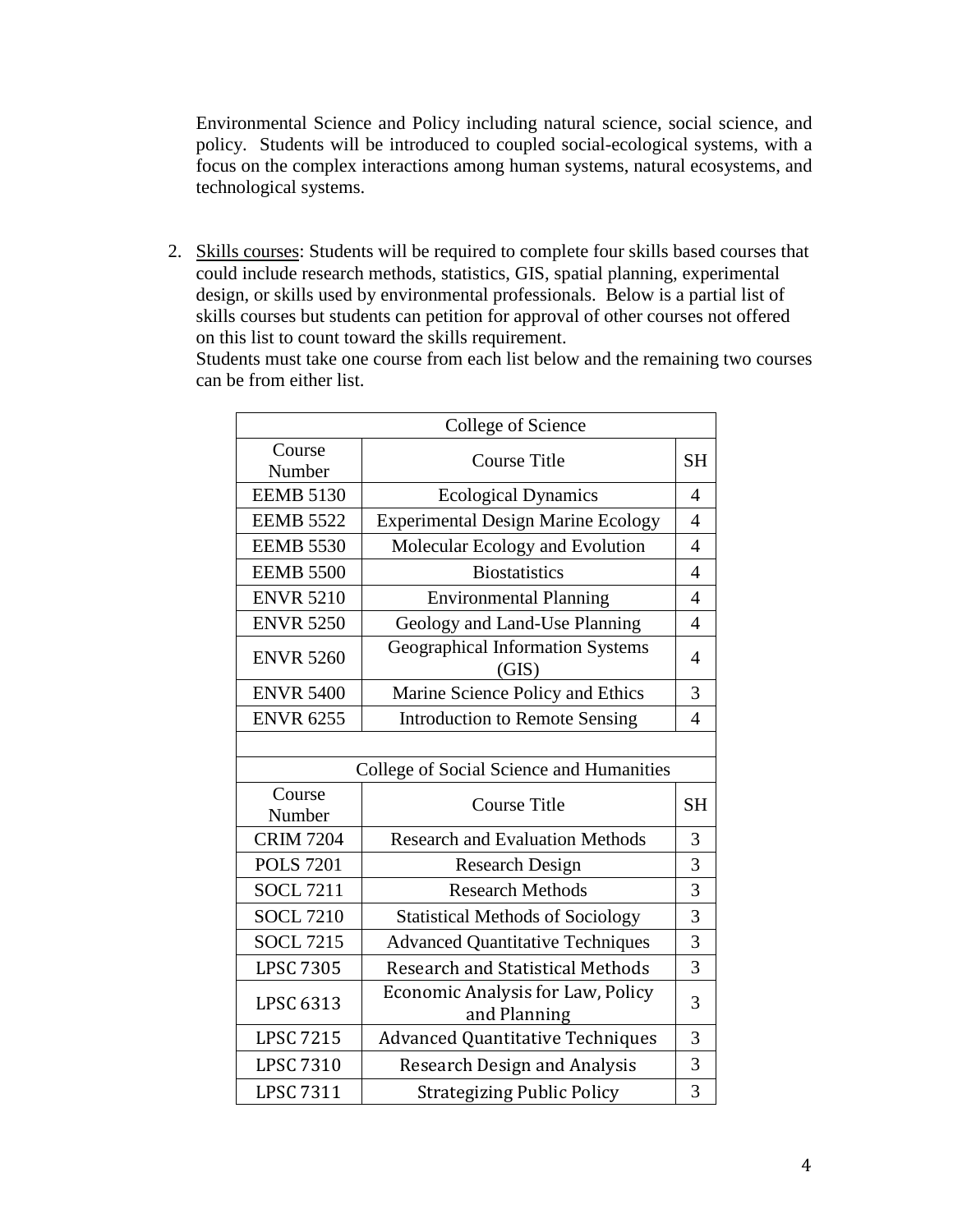| <b>PPUA 5260</b> | <b>Ecological Economics</b>                                                                              |                |
|------------------|----------------------------------------------------------------------------------------------------------|----------------|
| <b>PPUA 5261</b> | <b>Dynamic Modeling for</b><br><b>Environmental Decision Making</b>                                      | 3              |
| <b>PPUA 5263</b> | Geographic Information System for<br><b>Urban and Regional Policy</b>                                    | 3              |
| <b>PPUA 5301</b> | Intro to Computational Statistics                                                                        | $\overline{4}$ |
| <b>PPUA 6205</b> | Research Design and Methodology in<br><b>Urban and Regional Policy</b>                                   | 3              |
| PPUA 6206*       | GIS                                                                                                      | $\mathbf{1}$   |
| PPUA 6207*       | <b>Survey Techniques</b>                                                                                 | $\mathbf{1}$   |
| PPUA 6208*       | Qualitative Techniques                                                                                   | $\mathbf{1}$   |
| PPUA 6209*       | <b>Working with Datasets</b>                                                                             | $\mathbf{1}$   |
| PPUA 6210*       | Cost/Benefit Analysis                                                                                    | $\mathbf{1}$   |
| PPUA 6211*       | <b>Using Stata</b>                                                                                       | $\mathbf{1}$   |
| PPUA 6212*       | Project Management                                                                                       | 1              |
| PPUA 6213*       | Data Visualization                                                                                       | 1              |
| PPUA 6214*       | <b>Excel for Policy Research Analysis</b>                                                                | 1              |
| PPUA 6216*       | <b>Grant Writing</b>                                                                                     | $\mathbf{1}$   |
| <b>PPUA 6502</b> | <b>Economic Institutions and Analysis</b>                                                                | 3              |
| <b>PPUA 6506</b> | <b>Techniques of Policy Analysis</b>                                                                     | 3              |
| <b>PPUA 6509</b> | <b>Techniques of Program Evaluation</b>                                                                  | 3              |
| <b>PPUA 6524</b> | <b>Case Studies in Policy Analysis</b>                                                                   | 3              |
| <b>PPUA 6525</b> | <b>Institutions and Public Policy</b>                                                                    | 3              |
| <b>PPUA 7237</b> | <b>Advanced Spatial Analysis of Urban</b><br>Systems (requires passing grade in<br><b>PPUA 5263 GIS)</b> | 3              |

\*Research Toolkits – 1 credit module-like courses offered currently in Summer 1 only.

3. Electives: Students must complete six elective courses. Below we list some of the courses that will satisfy this requirement; if a student elects to enroll in more than 4 skills courses, the additional courses will count as electives. Students will be required to complete three courses from each list below. Students may petition to enroll in other relevant graduate courses offered by other schools at Northeastern University.

|                      | College of Science                 |  |
|----------------------|------------------------------------|--|
| <b>Course Number</b> | Course Title                       |  |
| <b>EEMB 5548</b>     | Sociobiology                       |  |
| <b>EEMB 5528</b>     | <b>Marine Conservation Biology</b> |  |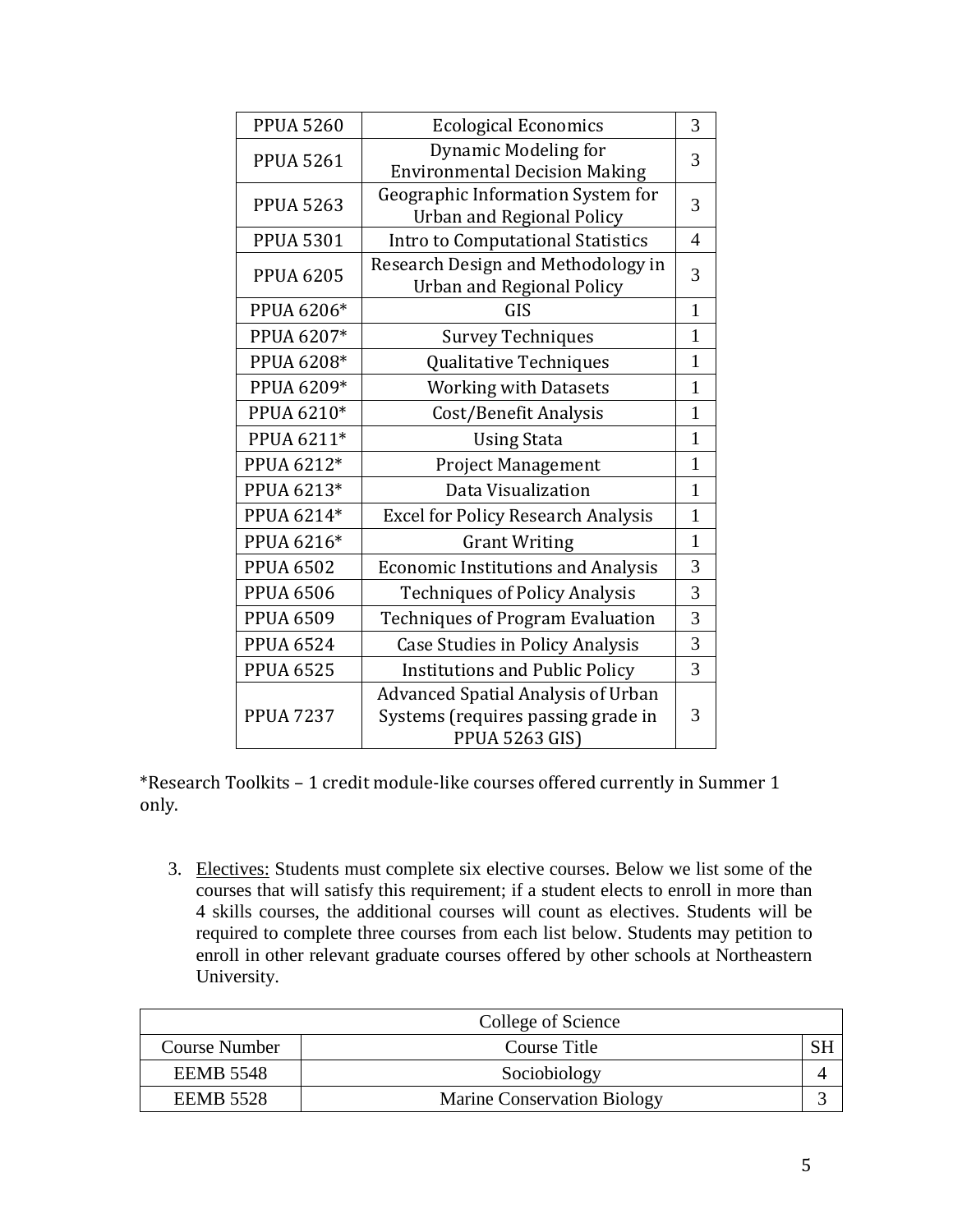| <b>EEMB 5536</b>     | Ocean and Coastal Sustainability                                                    |           |
|----------------------|-------------------------------------------------------------------------------------|-----------|
| <b>EEMB 5518</b>     | Ocean and Coastal Processes                                                         |           |
| <b>ENVR 5210</b>     | <b>Environmental Planning</b>                                                       |           |
| <b>ENVR 5250</b>     | Geology and Land Use Planning                                                       |           |
| <b>ENVR XXXX</b>     | <b>Sustainable Development</b>                                                      |           |
| <b>ENVR 5XXX</b>     | <b>Environmental Pollution</b>                                                      |           |
| <b>ENVR 5XXX</b>     | <b>Environmental Science</b>                                                        |           |
| <b>ENVR 5XXX</b>     | <b>Global Climate Change</b>                                                        |           |
| ENVR5XXX             | Global Oceanic Change                                                               |           |
| <b>ENVR 5XXX</b>     | <b>Conservation Biology</b>                                                         |           |
| <b>ENVR 5XXX</b>     | The New England Environment and Economy                                             |           |
| <b>ENVR 5976</b>     | Directed Study                                                                      |           |
|                      |                                                                                     |           |
|                      | College of Social Science and Humanities                                            |           |
| <b>Course Number</b> | <b>Course Title</b>                                                                 | <b>SH</b> |
| LPSC XXXX            | Protecting the Public: Environmental and Consumer Product                           |           |
|                      | <b>Safety Law</b>                                                                   |           |
| <b>LPSC 7211</b>     | <b>Strategizing Public Policy</b>                                                   |           |
| <b>PHIL 5003</b>     | Ethics, Justice, and Global Climate Change                                          |           |
| <b>PHTH 5214</b>     | <b>Environmental Health</b>                                                         |           |
| <b>PHTH 5230</b>     | Global Health                                                                       |           |
| <b>PHTH 5440</b>     | Community-Based Participatory Research: Environmental                               |           |
|                      | Health                                                                              |           |
| <b>POLS 7203</b>     | Techniques of Policy Analysis                                                       | 3         |
| <b>POLS 7308</b>     | Nonprofit Organizations and Social Change                                           | 3         |
| <b>POLS 7309</b>     | The Nonprofit Sector in Civil Society and Public Affairs                            | 3         |
| <b>PPUA 5260</b>     | <b>Ecological Economics</b>                                                         | 3         |
| <b>PPUA 5265</b>     | Urban and Regional Policy in Developing Countries                                   | 3         |
| <b>PPUA 5275</b>     | Philanthropy and Civil Society                                                      | 3         |
| <b>PPUA 7230</b>     | <b>Housing Policy</b>                                                               | 3         |
| <b>PPUA 5264</b>     | Energy Transitions and Climate Resilience: Technology, Policy,<br>and Social Change | 3         |
| <b>PPUA 6508</b>     | Capstone Seminar in Public Policy and Public Management                             |           |
| <b>PPUA 7673</b>     | Capstone Seminar in Public Policy and Urban Affairs                                 | 3         |
| <b>SOCL 4522</b>     | Political Ecology and Environmental Justice (To be change to<br>5000 level)         | 3         |
| <b>SOCL 7230</b>     | The Political Ecology of Global Capitalism                                          | 3         |
| <b>SOCL 7235</b>     | <b>Urban Sociology</b>                                                              |           |
| <b>SOCL 7243</b>     | Sociology of Health and Illness                                                     | 3         |
| <b>SOCL 7257</b>     | Environment, Health, and Society                                                    | 3         |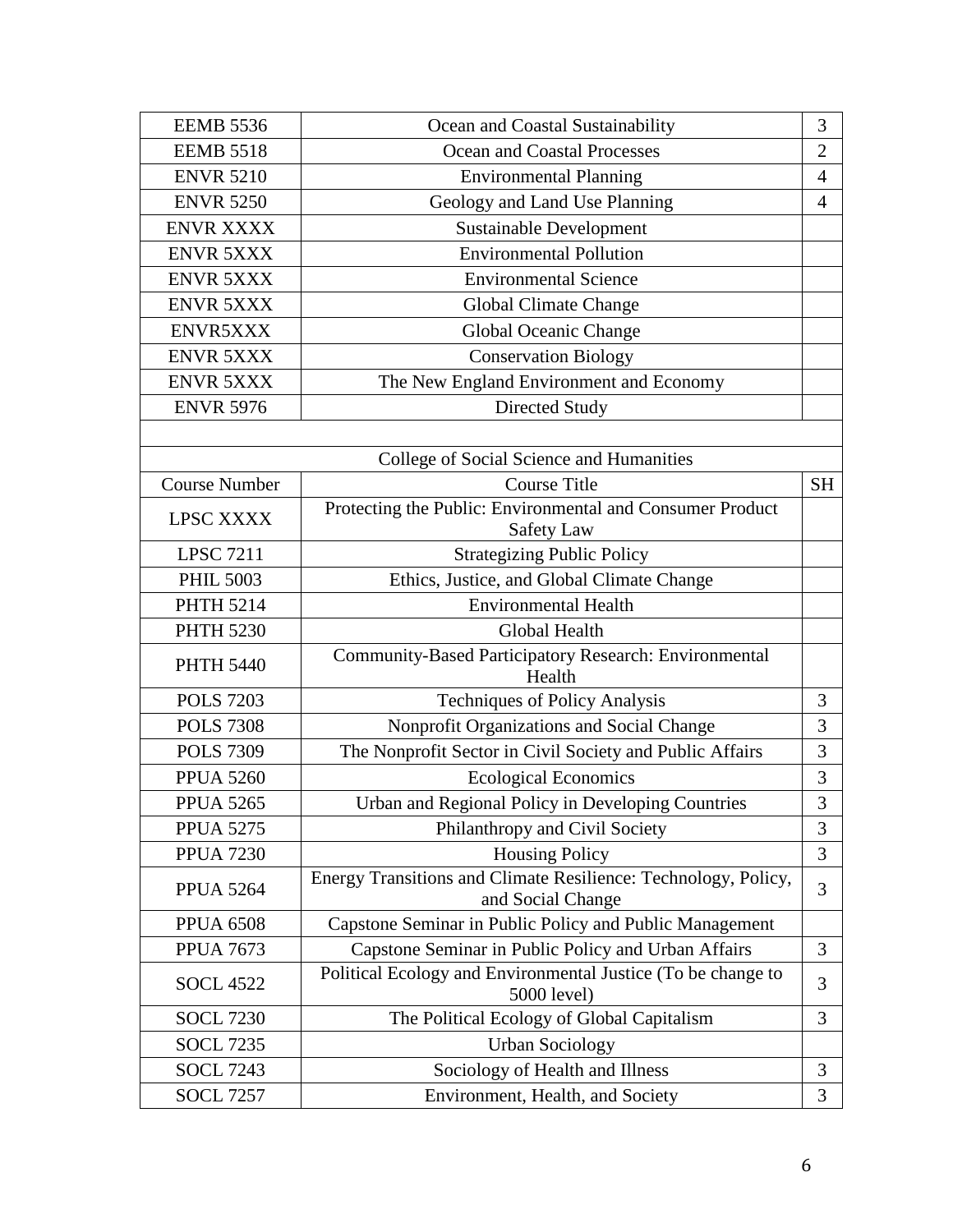| <b>SOCL 7267</b> | Environment, Health, and Society                                                 | 3              |
|------------------|----------------------------------------------------------------------------------|----------------|
| <b>SOCL 7287</b> | <b>Health Social Movements</b>                                                   | 3              |
| <b>LPSC 7312</b> | Cities, Sustainability and Climate Change                                        |                |
| <b>PPUA 5262</b> | <b>Big Data for Cities</b>                                                       |                |
| <b>PPUA 5265</b> | Urban and Regional Policy in Developing Countries                                |                |
| <b>PPUA 5266</b> | <b>Urban Theory and Science</b>                                                  |                |
| <b>PPUA 5270</b> | Food Systems and Public Policy                                                   |                |
| <b>PPUA 5302</b> | <b>Information Design and Visual Analytics</b>                                   | $\overline{4}$ |
| <b>PPUA 5390</b> | Special Topics (topic dependent)                                                 |                |
| <b>PPUA 6201</b> | The 21st-Century City: Urban Opportunities and Challenges<br>in a Global Context |                |
| <b>PPUA 6204</b> | <b>Urban Development and Politics</b>                                            |                |
| <b>PPUA 6505</b> | <b>Public Budgeting and Financial Management</b>                                 |                |
| <b>PPUA 6522</b> | Administrative Ethics and Public Management                                      |                |
| <b>PPUA 6862</b> | Internship with Research                                                         | 3              |
| <b>PPUA 6966</b> | <b>Research Practicum</b>                                                        |                |
| <b>PPUA 7225</b> | The Open Classroom (topic dependent)                                             |                |
| <b>PPUA 7321</b> | <b>Transportation Policy</b>                                                     |                |
| <b>PPUA 7234</b> | Land Use and Urban Growth Policy                                                 |                |
| <b>PPUA 7238</b> | Climate Change and Urbanization in Developing Countries                          |                |
| <b>PPUA 7239</b> | Problems in Metropolitan Policymaking                                            |                |
| <b>PPUA 7249</b> | Urban Coastal Sustainability                                                     |                |
| <b>PPUA 7336</b> | Social Capital and Resilience                                                    |                |
| <b>PPUA 7346</b> | <b>Resilient Cities</b>                                                          |                |
| <b>PPUA 7673</b> | Capstone in Public Policy and Urban Affairs                                      |                |

NOTE: The courses above is not a complete listing of all that will be offered.

#### *Program Assessment*

Faculty affiliated with the MS Program recognize the significance of assessment in contemporary higher education, and take a broad view of the subject. A program committee will be formed that will conduct an annual assessment of the graduate program, using exit interviews and a portfolio assessment method based on committee readings of students' final MS projects. A bi-annual survey of alumni/ae will be conducted that tracks our students after graduation to understand the program's role in their careers and how that might be adjusted or improved. Findings from these sources will be used to reflexively evaluate the appropriateness of each graduate course taught by the faculty. This will include a review of syllabi in order to determine whether the courses meet the intended goals. Program faculty will assist with and provide oversight for the assessment.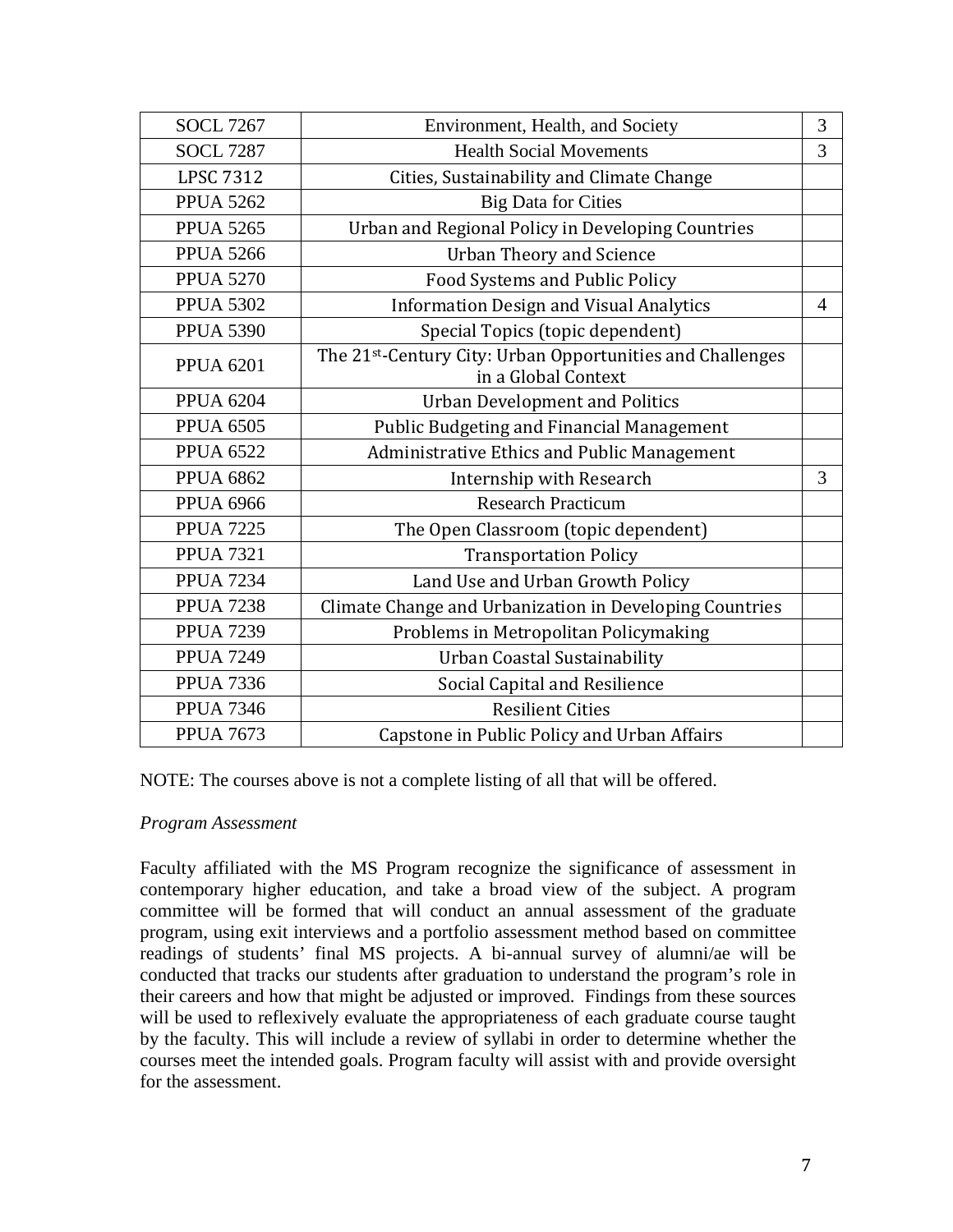The program will also seek to maintain contact with former students through maintenance of a webpage, regular mailings of newsletters and information brochures and executive programs. We believe we can keep the program relevant in the lives of graduates through a variety of communications strategies that provide continuous feedback to help assess and revise the program as needed. After review of the exit interviews, portfolio analysis, and alumni surveys, results will be summarized and presented to the appropriate institutional entities. Faculty will then incorporate the feedback into program.

# *Program Governance*

Key to the program's success will be its ability to draw as inclusively as possible on faculty expertise that spans multiple colleges at our university. While the program will be administered jointly by COS and CSSH, faculty from other colleges – particularly Bouve, COE and CAMD – will be an important resource to the program and we will engage with them regularly.

As such, the program's governance will require a robust program committee composed of core faculty who are committed to the success of the program and who will regularly teach its courses. The committee's tasks will include admissions and curricular decisions. The program will require co-directors (1 each from COS and CSSH) and administrative support. Such arrangements will be spelled out in an agreement to be approved by the Deans of COS and CSSH. Key will be sustaining a broadly ecumenical view of the program as a shared university resource. The flow of tuition dollars, the handling of program costs, and the governance of program operations will all be outlined in an agreement.

# **III. Resource Needs**

The program will have needs that fall into several categories.

- *Program co-Directors.* Each college will determine if a course release or stipend is appropriate for this role.
- *Administrative Staff Support.* The College of Science will provide support for the application process, student services and policy and procedure. Admissions decisions will be rendered by a committee comprised of program faculty from both Colleges. Both colleges will monitor the growth and need for additional support.
- *Course development.* One of the virtues of this program is that a substantial proportion of the coursework already exists and is offered with regularity. Still, the program may need to development new courses. Development of new courses may entail some cost sharing (the cost of course releases, for example), to be negotiated by COS and CSSH Deans.
- *Faculty teaching power*. Offering any new courses may require some reassignment of faculty who would otherwise be teaching undergraduate classes. This may entail a modest expansion of part-time allocation for this and will need to be approved by the Deans of the Colleges.